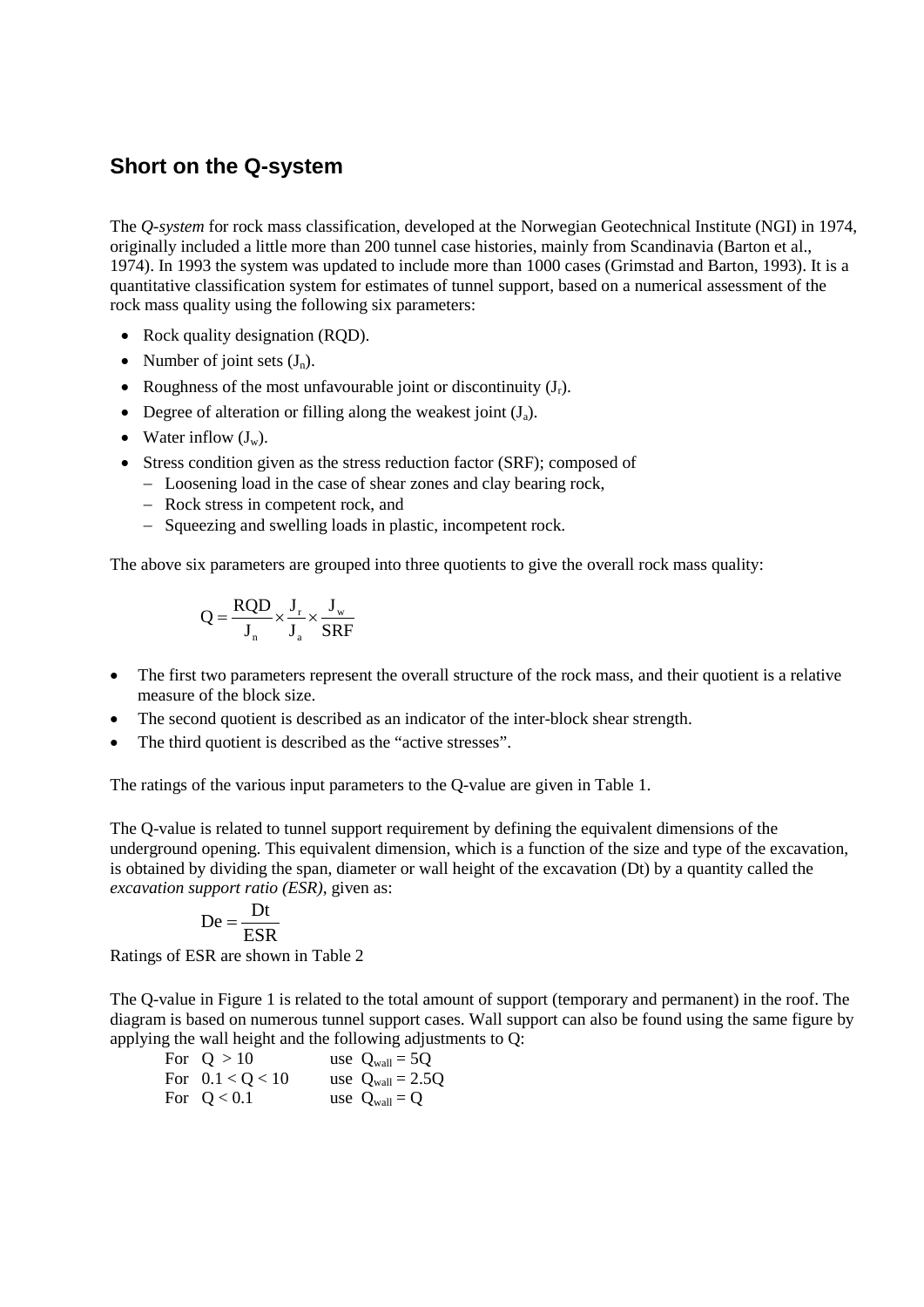Table 1. Description and ratings for the input parameters of the Q-system (simplified from Grimstad and Barton, 1993).

|  | <b>RQD</b> (Rock Quality Designation) |  |
|--|---------------------------------------|--|

| <b>RQD</b> (Rock Quality Designation)                          |                 | <b>Jn</b> (joint set number)                                                                                              |                |
|----------------------------------------------------------------|-----------------|---------------------------------------------------------------------------------------------------------------------------|----------------|
| Very poor                                                      | $RQD = 0 - 25%$ | Massive, no or few joints                                                                                                 | $Jn = 0.5 - 1$ |
| Poor                                                           | $25 - 50$       | One joint set                                                                                                             |                |
| Fair                                                           | $50 - 75$       | One joint set plus random joints                                                                                          | 3              |
| Good                                                           | $75 - 90$       | Two joint sets                                                                                                            | 4              |
| Excellent                                                      | $90 - 100$      | Two joint sets plus random joints                                                                                         | 6              |
| Notes:                                                         |                 | Three joint sets                                                                                                          | 9              |
| (i) Where RQD is reported or measured as $<$ 10 (including 0), |                 | Three joint sets plus random joints                                                                                       | 12             |
| a nominal value of 10 is used to evaluate Q                    |                 | Four or more joint sets, heavily jointed, "sugar-cube", etc.                                                              | 15             |
| (ii) RQD intervals of 5, i.e. 100, 95, 90, etc.                |                 | Crushed rock, earthlike                                                                                                   | 20             |
| are sufficiently accurate                                      |                 | <b>Notes:</b> (i) For tunnel intersections, use $(3.0 \times \text{Jn})$ ; (ii) For portals, use $(2.0 \times \text{Jn})$ |                |

| <b>Jr</b> (joint roughness number)                   |          |                                                                               |            |
|------------------------------------------------------|----------|-------------------------------------------------------------------------------|------------|
| a) Rock-wall contact,                                |          |                                                                               |            |
| b) rock-wall contact before 10 cm shear              |          | c) No rock-wall contact when sheared                                          |            |
| Discontinuous joints                                 | $Jr = 4$ | Zone containing clay minerals thick enough to prevent rock-                   | $Jr = 1.0$ |
| Rough or irregular, undulating                       |          | wall contact                                                                  |            |
| Smooth, undulating                                   |          | Sandy, gravelly or crushed zone thick enough to prevent rock-                 | 1.0        |
| Slickensided, undulating                             | 1.5      | wall contact                                                                  |            |
| Rough or irregular, planar                           | 1.5      | <b>Notes:</b>                                                                 |            |
| Smooth, planar                                       | 1.0      | i) Add 1.0 if the mean spacing of the relevant joint set is greater than 3 m  |            |
| Slickensided, planar<br>0.5                          |          | ii) $Jr = 0.5$ can be used for planar, slickensided joints having lineations, |            |
| Note: i) Descriptions refer to small scale features, |          | provided the lineations are oriented for minimum strength                     |            |
| and intermediate scale features, in that order       |          |                                                                               |            |

## *Ja (joint alteration number)*

|                 | <b>JOINT WALL CHARACTER</b>                                                     |                            | <b>Condition</b>         |                                                                                         | <b>Wall contact</b>     |                        |
|-----------------|---------------------------------------------------------------------------------|----------------------------|--------------------------|-----------------------------------------------------------------------------------------|-------------------------|------------------------|
| betwee<br>walls |                                                                                 |                            | Healed or welded joints: | filling of quartz, epidote, etc.                                                        |                         | $Ja = 0.75$            |
|                 | <b>CLEAN JOINTS</b>                                                             | Fresh joint walls:         |                          | no coating or filling, except from staining (rust)                                      |                         |                        |
| joint<br>ntact  |                                                                                 |                            |                          | Slightly altered joint walls: non-softening mineral coatings, clay-free particles, etc. |                         |                        |
|                 | <b>COATING OR THIN</b>                                                          | <b>Friction materials:</b> |                          | sand, silt, calcite, etc. (non-softening)                                               |                         |                        |
|                 | <b>FILLING</b><br>Cohesive materials:<br>clay, chlorite, talc, etc. (softening) |                            |                          |                                                                                         |                         |                        |
|                 |                                                                                 |                            |                          |                                                                                         |                         |                        |
|                 |                                                                                 |                            |                          |                                                                                         | Some wall contact       | <b>No wall contact</b> |
|                 | <b>FILLING OF:</b>                                                              |                            |                          | Type                                                                                    | Thin filling $(< 5$ mm) | <b>Thick filling</b>   |
| 2               | <b>Friction materials</b>                                                       |                            |                          | sand, silt calcite, etc. (non-softening)                                                | $Ja = 4$                | $Ja = 8$               |
| ১               | Hard cohesive materials                                                         |                            |                          | compacted filling of clay, chlorite, talc, etc.                                         | 6                       | $5 - 10$               |
| contact<br>Some | Soft cohesive materials                                                         |                            |                          | medium to low overconsolidated clay, chlorite, talc.                                    | 8                       | 12                     |

## *Jw (joint water reduction factor)*

| Dry excavations or minor inflow, i.e. $<$ 5 l/min locally                                           | $p_w < 1$ kg/cm <sup>2</sup> | $Jw = 1$     |
|-----------------------------------------------------------------------------------------------------|------------------------------|--------------|
| Medium inflow or pressure, occasional outwash of joint fillings                                     | $1 - 2.5$                    | 0.66         |
| Large inflow or high pressure in competent rock with unfilled joints                                | $2.5 - 10$                   | 0.5          |
| Large inflow or high pressure, considerable outwash of joint fillings                               | $2.5 - 10$                   | 0.3          |
| Exceptionally high inflow or water pressure at blasting, decaying with time                         | >10                          | $0.2 - 0.1$  |
| Exceptionally high inflow or water pressure continuing without noticeable decay                     | >10                          | $0.1 - 0.05$ |
| Note: (i) The last four factors are crude estimates. Increase Jw if drainage measures are installed |                              |              |
| (ii) Special problems caused by ice formation are not considered                                    |                              |              |

## *SRF (Stress Reduction Factor)*

|                                                                                                                                                                                                                            |                                                                                                                               | Multiple weakness zones with clay or chemically disintegrated rock, very loose surrounding rock (any depth)                    |                     |                                       | $SRF = 10$ |
|----------------------------------------------------------------------------------------------------------------------------------------------------------------------------------------------------------------------------|-------------------------------------------------------------------------------------------------------------------------------|--------------------------------------------------------------------------------------------------------------------------------|---------------------|---------------------------------------|------------|
| zones                                                                                                                                                                                                                      | Single weakness zones containing clay or chemically disintegrated rock (depth of excavation < 50 m)                           |                                                                                                                                |                     |                                       |            |
|                                                                                                                                                                                                                            | Single weakness zones containing clay or chemically disintegrated rock (depth of excavation > 50 m)                           |                                                                                                                                |                     |                                       |            |
| Neakness                                                                                                                                                                                                                   | intersecting<br>noitsv.sxc<br>Multiple shear zones in competent rock (clay-free), loose surrounding rock (any depth)          |                                                                                                                                |                     |                                       | 2.5<br>7.5 |
|                                                                                                                                                                                                                            |                                                                                                                               | Single shear zones in competent rock (clay-free), loose surrounding rock (depth of excavation < 50 m)                          |                     |                                       | 5          |
|                                                                                                                                                                                                                            |                                                                                                                               | Single shear zones in competent rock (clay-free), loose surrounding rock (depth of excavation > 50 m)                          |                     |                                       | 2.5        |
|                                                                                                                                                                                                                            | Loose, open joints, heavily jointed or "sugar-cube", etc. (any depth)                                                         |                                                                                                                                |                     |                                       | 5          |
|                                                                                                                                                                                                                            |                                                                                                                               | Note: (i) Reduce these SRF values by 25 - 50% if the relevant shear zones only influence, but do not intersect the excavation. |                     |                                       |            |
|                                                                                                                                                                                                                            |                                                                                                                               |                                                                                                                                | $\sigma_c/\sigma_1$ | $\sigma_{\theta}$ / $\sigma_{\alpha}$ | <b>SRF</b> |
|                                                                                                                                                                                                                            | Low stress, near surface, open joints                                                                                         |                                                                                                                                | > 200               | < 0.01                                | 2.5        |
|                                                                                                                                                                                                                            | Medium stress, favourable stress condition                                                                                    |                                                                                                                                |                     | 200 - 10 0.01 - 0.3                   |            |
|                                                                                                                                                                                                                            | Competent rock,<br>rock stress<br>High stress, very tight structure. Usually favourable to stability, may be except for walls |                                                                                                                                |                     | $0.3 - 0.4$                           | $0.5 - 2$  |
|                                                                                                                                                                                                                            | problems<br>$5 - 3$<br>Moderate slabbing after > 1 hour in massive rock                                                       |                                                                                                                                |                     | $0.5 - 0.65$                          | $5 - 50$   |
|                                                                                                                                                                                                                            | $3 - 2$<br>Slabbing and rock burst after a few minutes in massive rock                                                        |                                                                                                                                | $0.65 - 1$          | $50 - 200$                            |            |
|                                                                                                                                                                                                                            | < 2<br>Heavy rock burst (strain burst) and immediate dynamic deformation in massive rock                                      |                                                                                                                                | >1                  | $200 - 400$                           |            |
| <b>Notes:</b> (ii) For strongly anisotropic stress field (if measured): when $5 < \sigma_1/\sigma_3 < 10$ , reduce $\sigma_c$ to 0.75 $\sigma_c$ . When $\sigma$ 1/ $\sigma$ 3 > 10, reduce $\sigma_c$ to 0.5 $\sigma_c$ . |                                                                                                                               |                                                                                                                                |                     |                                       |            |
| (iii) Few case records available where depth of crown below surface is less than span width. Suggest SRF increase from 2.5 to 5 for low stress cases                                                                       |                                                                                                                               |                                                                                                                                |                     |                                       |            |
|                                                                                                                                                                                                                            | $\sigma_{\theta}$ / $\sigma_{\alpha}$                                                                                         |                                                                                                                                |                     | <b>SRF</b>                            |            |
| Squeezing<br>Plastic flow of incompetent rock under<br>Mild squeezing rock pressure                                                                                                                                        |                                                                                                                               | $1 - 5$                                                                                                                        | $5 - 10$            |                                       |            |
| rock                                                                                                                                                                                                                       | the influence of high pressure<br>Heavy squeezing rock pressure                                                               |                                                                                                                                | > 5                 | $10 - 20$                             |            |
| Swelling                                                                                                                                                                                                                   | Chemical swelling activity depending on<br>Mild swelling rock pressure                                                        |                                                                                                                                |                     | $5 - 10$                              |            |
| rock                                                                                                                                                                                                                       | presence of water<br>Heavy swelling rock pressure                                                                             |                                                                                                                                |                     | $10 - 15$                             |            |